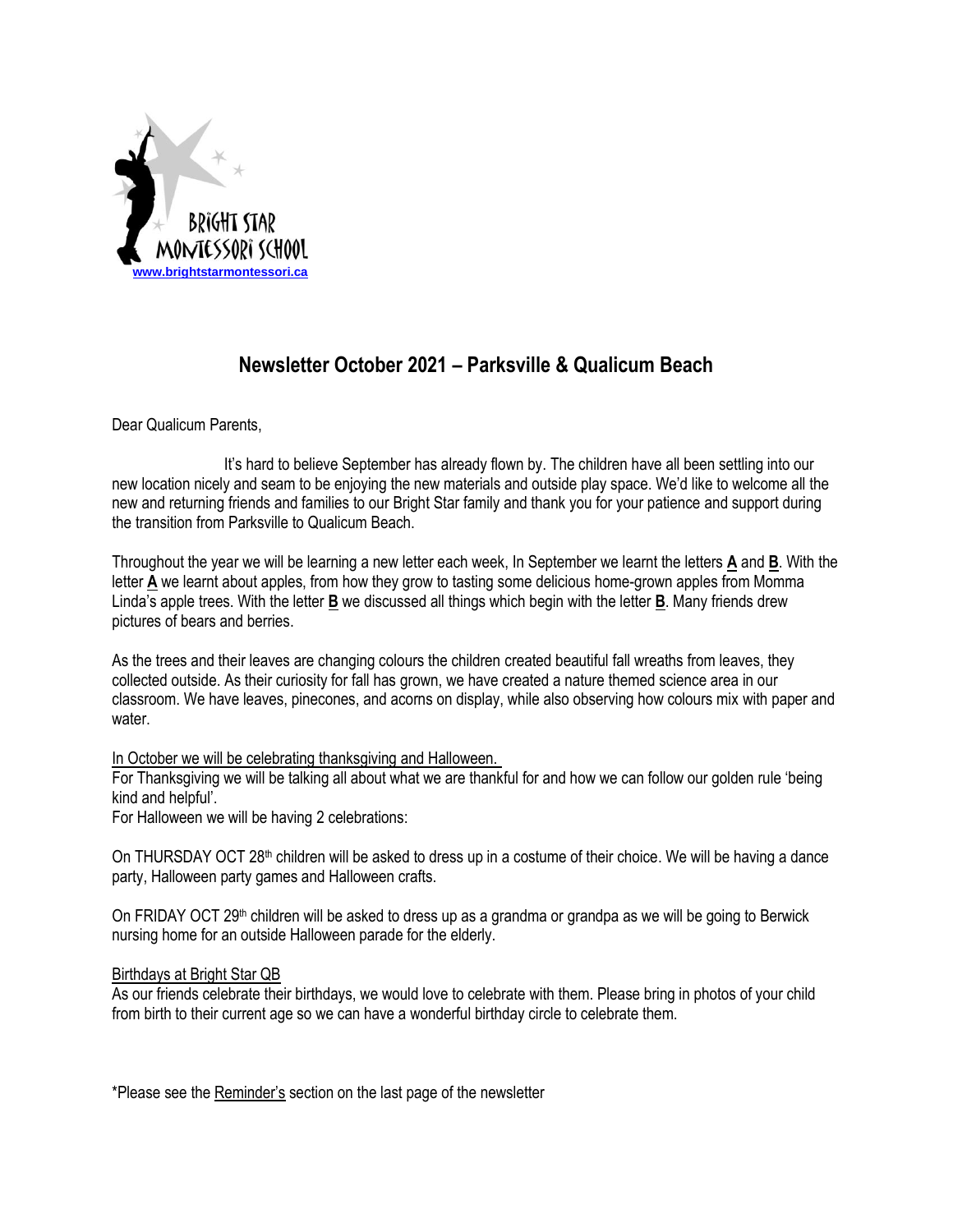# Dear Parksville Parents,

Thank you to everyone for your patience and understanding with our continuing Covid protocols. Hopefully everyone has received the policy about when to keep your children at home. We are all doing our best to maintain a healthy and safe environment and really appreciate the continued support and understanding of our parents.

It has been great getting to know the new children and their families over the past few weeks. The children are settling in and we anticipate continued progress as new friendships form and new bonds are made.

We have started our alphabet introductions with the letter **A**. For the letter **A** we talked about parts of the apple and explored apple varieties. We made apple prints and decorated apples to match the varieties that were introduced.

# Study Topics

In October we will be talking about Fall and the changing of the seasons. We will go on short nature walks to look for signs of fall.

For Thanksgiving we will talk about how much we have to be thankful for and will enjoy individual snacks as a group. Sadly, we are not able to do a potluck as originally planned.

We will continue to introduce a new letter sound on a weekly basis.

#### Birthdays at Bright Star PV

As our friends celebrate their birthdays, we would love to celebrate with them. Please bring in photos of your child from birth to their current age so we can have a wonderful birthday circle to celebrate them.

#### Halloween Celebration

On Friday Oct 29 we will have a morning Halloween party. Children are welcome to come in costume and bring a change of clothes for the afternoon. Sadly, we will not be able to do a communal snack but are planning some extra crafts and games for the children. Please no costumes that involve weapons and no picture taking.

# Lost and Found

We will have a lost and found out for 1 week starting Oct 4<sup>th</sup> to Oct 8<sup>th</sup>. A few things left over from summer, as well as found in our storage room. Please look and pick up anything that belongs to your child. After Oct  $8<sup>th</sup>$  any items left over will be donated.

# Plant/Flower Program

We will be starting a plant/ flower program to bring more nature into the class. Each week we will welcome either cut flowers (for the children to arrange) or a small potted plant (for the children to care for). A sign-up sheet will be posted near the door if you would like to participate. We appreciate any donations of large flowerpots to be put outside our doors (heavy enough to remain outside)

In closing we just wanted to say how thankful we are to all our families for this time in your child's life. We value their individuality, creativity, and passion for learning.

Sincerely, Miss Linda, Miss Kate, Miss Juhee, Miss Rita & Miss Lindsay Miss Holly, Miss Michelle, Miss Rema & Miss Linda H